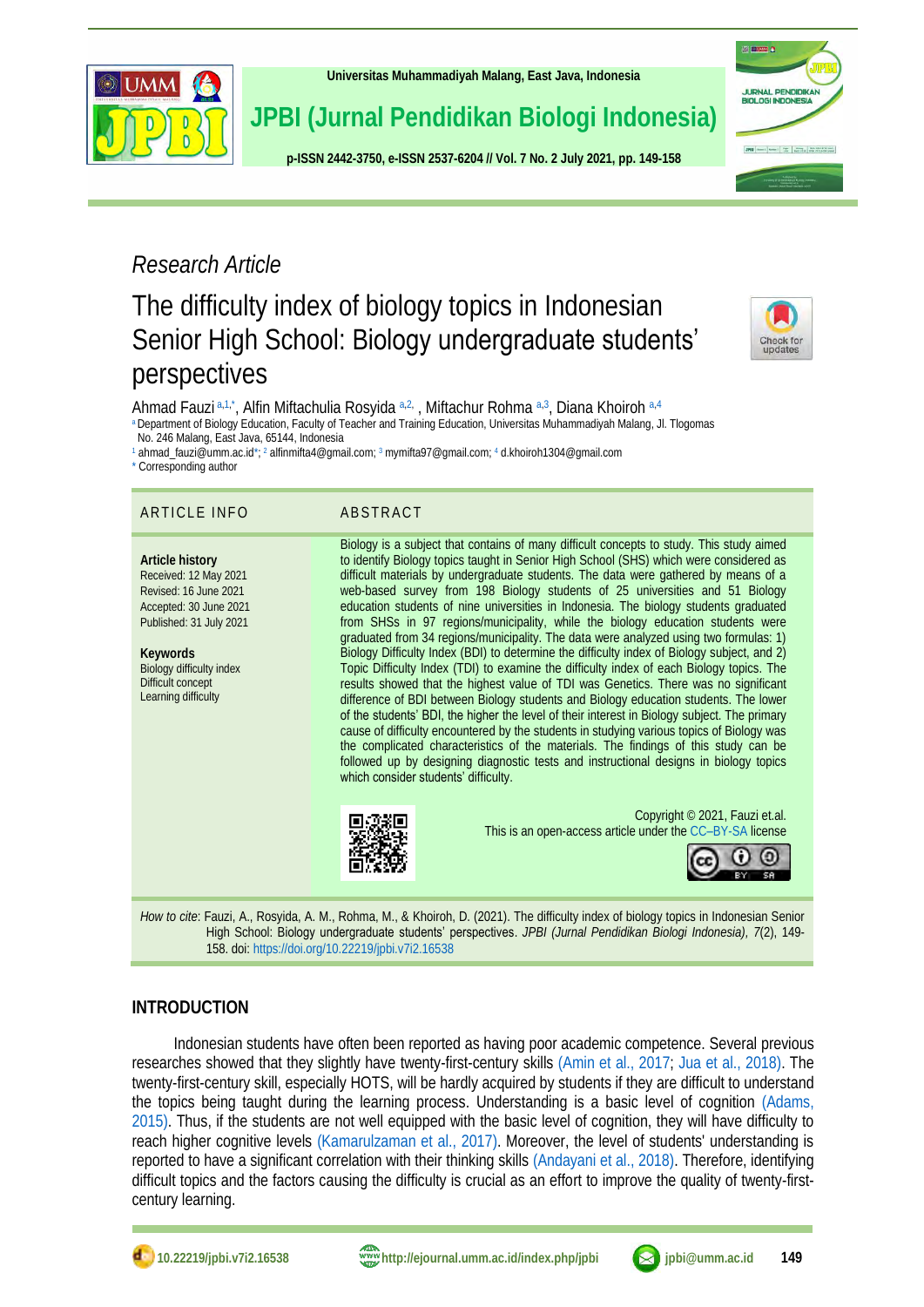In some countries, the identification of subjects and difficult topics have been conducted. A study conducted by [Şahin, Meltem, Oya, and Erdal \(2014\)](#page-9-0) informed that several subjects are more difficult for students than others. While most of the studies focused on identifying the difficult topics of a particular subject [\(Buah & Akuffo, 2017;](#page-7-3) [Çimer, 2012;](#page-7-4) [Etobro & Fabinu, 2017;](#page-7-5) [Tekkaya et al., 2001\),](#page-9-1) some researchers limited their studies to identify sub-topics of the difficult topics [\(Awang-kanak et al., 2016;](#page-7-6) [Morris, 2018\).](#page-8-2) These subjects and difficult topics, further, lead to other effects, such as students' subject choices and motivation to involve in the learning process [\(Shirazi, 2017\).](#page-9-2) Therefore, it is not surprising that most of the students tend to not to be interested in science subjects, such as Biology.

Understanding the topics of Biology subject is not an easy task. A misconception often occurs when the students try to deal with those topics [\(Lukša, Radanović, Garašić, & Perić, 2016](#page-8-3); [Svandova, 2014\).](#page-9-3) It is supported by the fact that the students have a poor academic achievement [\(Hasibuan &](#page-8-4) Djulia, 2017) and are slightly well-performed in International science competition [\(Sari, 2012\).](#page-9-4) The difficulty of learning Biology is not only experienced by Indonesian students, but also by students of other countries. The result of a study conducted by [Çimer \(2012\)](#page-7-4) showed that Turkish students were difficult to learn material cycle, endocrine system, aerobic respiration, cell division, gene and chromosome. The other result of the study that was also conducted in Turkey revealed that physiology, genetics and cytology were categorized as difficult Biology topics [\(Gungor & Ozkan, 2017\).](#page-8-5) In a similar direction, the study carried out by [Etobro & Fabinu \(2017\)](#page-7-5) also informed that Nigerian students experienced difficulty in learning some topics of Biology subject.

Researches on classifying the difficult Biology topics is highly necessary as an attempt to facilitate students in learning Biology. [Alfiraida \(2018\)](#page-7-7) conducted research on difficult Biology topics in an Indonesian education context. The result showed that Coordination System and Immune System were respectively the most difficult for the students. Similarly, [Fauzi & Mitalistiani \(2018\)](#page-7-8) reported that Genetics, Metabolism, and Immune System were the most three difficult Biology topics for the students. However, the previous studies did not involve wide scopes of the research context and had a minimal number of educational institutions. [Fauzi & Mitalistiani's \(2018\)](#page-7-8) study, for instance, only selected the participants from a University in Malang, while [Alfiraida's \(2018\)](#page-7-7) study involved several students and teachers of 9 Senior High Schools in Salatiga municipality.

Considering that the identification of difficult topics in Biology subject is crucial, research involving a greater number of respondents with a heterogeneous setting should be conducted. Research classifying difficult Biology topics by employing a great number of respondents from various regions in Indonesia is still scant until today. Therefore, the purpose of this study was to fill the gap by identifying Biology topics of Senior High School that are considered as difficult by undergraduate students of Biology from various regions in Indonesia. Besides involving a greater number of respondents, the present study has some characteristics which make it different from other previous studies. First, this study analyzes the difference of difficulty index of every Biology topic in Senior High School. Second, this study also examines the difference of difficulty index of every Biology topic between students of Biology and students of Biology education. Third, this study evaluates the relationship between the difficulty index of every topic and the level of students' interests toward Biology subject in Senior High School.

The findings of this study are highly expected to give valuable benefits and insights for future researches. The result of topics classification can be used by future researchers as a reference to conduct a study focusing on the improvement of students' understanding of the concepts of these topics. The existence of the difficult topics should be discussed in detail analysis, thus, the difficult concepts associating with these topics are wellcategorized. Furthermore, by examining the relationship between the difficulty index and the students' interests in Biology subject, future researches analyzing the importance of minimizing the number of difficult topics to improve students' awareness to learn Biology is conducted. Last but not least, the result of this study can be used to confirm the association between the difficulty index experienced by students and their decision in choosing a study program at university.

#### **METHOD**

This survey study was designed to examine difficult Biology topics as seen from the perspective of Senior High School graduates. Also, this study aims to analyze the influence of the difficult topics and study program on the difficulty index as well as to evaluate the correlation between the difficulty index of every topic and the students' interests in Biology subject. Hence, the procedures of data collection and data analysis employ a quantitative approach.

The data collection process was carried out during 2019. The participants of this study were limited to Indonesian Senior High School graduates who were studying in undergraduate program majoring in Biology and Biology education. The participants of this study were those who were willing to fill out the questionnaire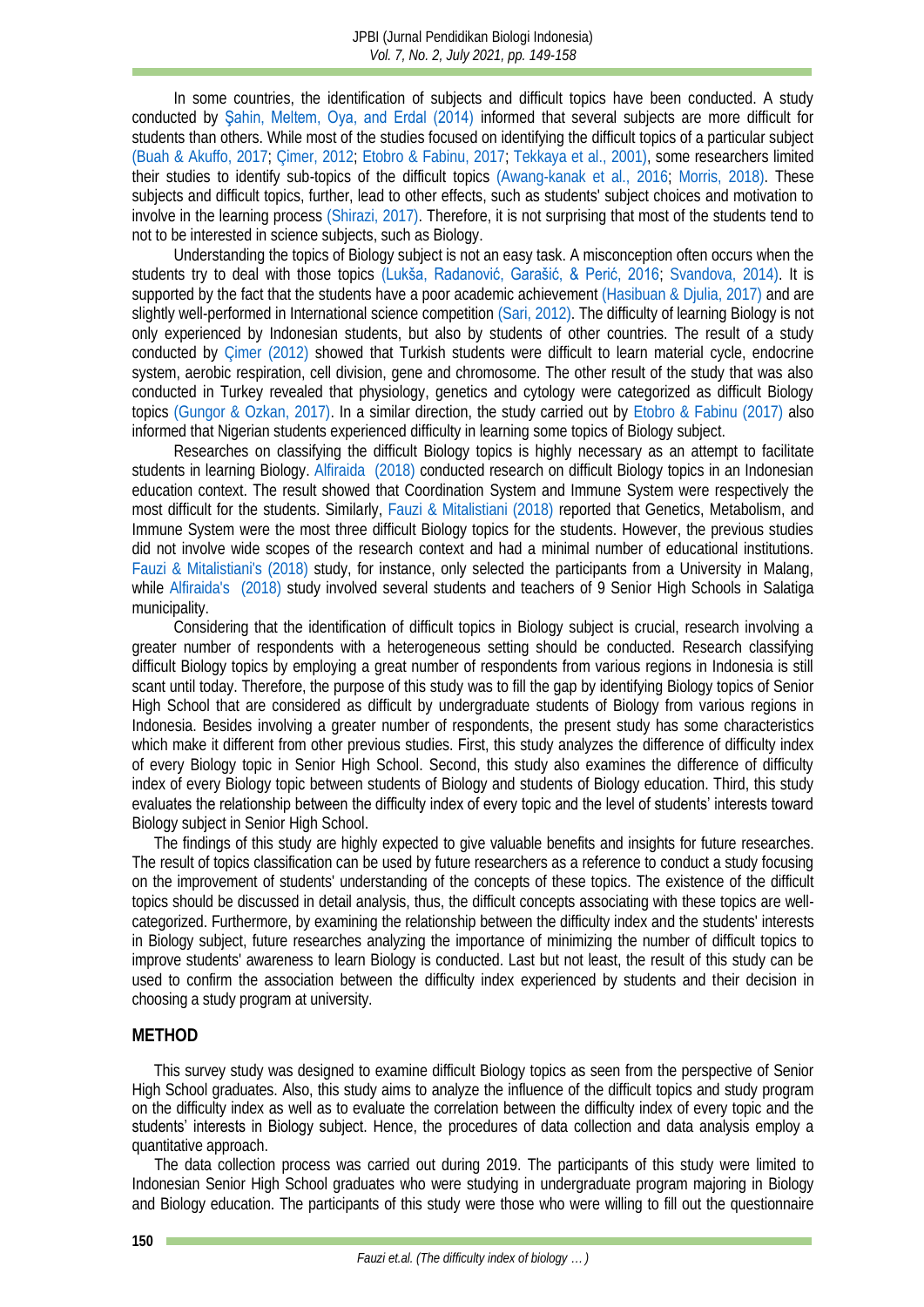which was used as an instrument for collecting the research data. Questionnaires are in the online forms and are distributed through social media and e-mail. Furthermore, the undergraduate students who completely filled out the biodata in the questionnaire were positioned as participants as long as they met several criteria. These criteria are biology/biology education students who were Indonesian citizens, become students in one of the tertiary institutions in Indonesia, and graduate from senior high school in Indonesia.

The online questionnaire was designed using Google forms and consists of two parts. The first part dealt with the participants' personal identity and the second part was addressed to examine the students' perspectives about Biology topics of Senior High School. The personal identity included name, gender, age, semester, study program, university, name of Senior High School, and level of the students' interests in Biology (ranging from dislike until favorite). In the second part, the participants were asked to determine the difficulty level of the topics. Listed in the questionnaire, there were 19 topics of Biology based on the Senior High School curriculum that was being implemented in Indonesia. The participants were required to respond to every topic by choosing one of four available options: a) easy (I understand the topics without any difficulty); b) neutral (I have difficulty but I still understand the topics); c) difficult (I cannot understand the topics); and d) I never study the topics. Furthermore, the participants were asked to choose the reason(s) representing their opinion on why the topics are difficult.

The questionnaire was then distributed through some online platforms available in Indonesia, such as Whatsapp, email, etc. After several months, 198 Biology students and 51 Biology education students filled out the questionnaire. The Biology students were from 25 universities in Indonesia, and the Biology education students came from 9 universities. Based on the respondents' identity, the Biology students were graduated from Senior High Schools in 97 regions/municipality in Indonesia, while the Biology education students were from 34 different regions/municipality. The distribution of regions/municipality Biology students' Senior High Schools was presented in [Figure 1,](#page-2-0) while [Figure 2](#page-2-1) depicted the distribution of regions/municipality where Biology education students came from.



**Figure 1**. Senior High School location of Biology Students as the participants in this study

<span id="page-2-0"></span>

**Figure 2**. Senior High School location of Biology education students as the participants in this study

<span id="page-2-1"></span>After the data were collected, the level of students' interests in Biology subject of Senior High School was converted into ordinal data:  $0 =$  dislike,  $1 =$  neutral,  $2 =$  like,  $3 =$  favorite. The students' responses toward every topic were also converted into ordinal data:  $0 =$  never,  $1 =$  easy,  $2 =$  neutral, and  $3 =$  difficult. The students' difficulty level of Biology subject was calculated by using Biology Difficulty Index (BDI) as showed i[n Formula 1,](#page-3-0)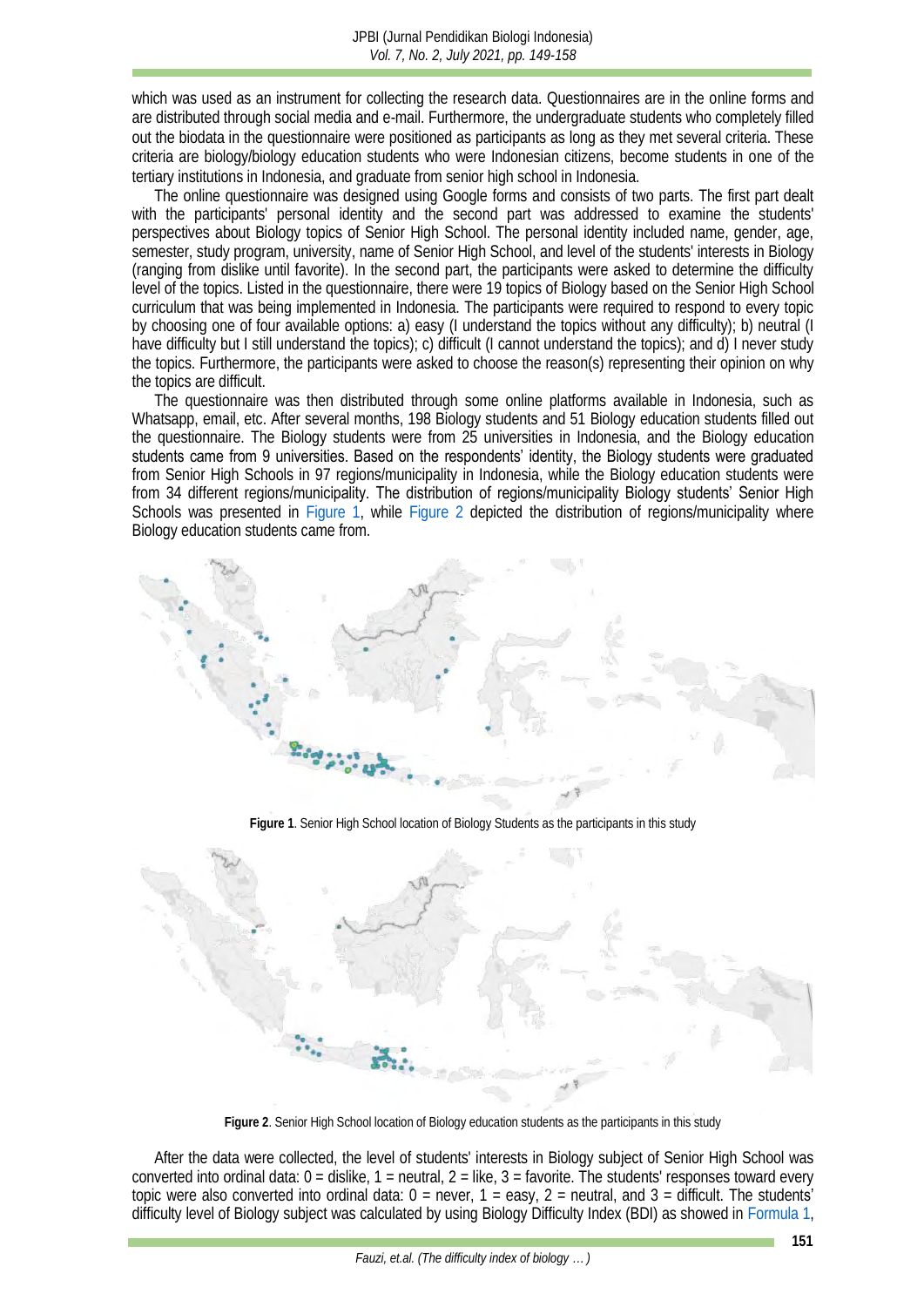while the difficulty of every topic was counted by using Topic Difficulty Index (TDI) [\(Formula 2\)](#page-3-1) (Buah & Akuffo, 2017).

<span id="page-3-1"></span><span id="page-3-0"></span>
$$
BDI = \frac{\text{The number of difficult topics} \times 100}{\text{The stated topics} - \text{The number of topics that have not been studied}} \tag{1}
$$
\n
$$
TDI = \frac{\text{The number of students who argue difficult} \times 100}{\text{The number of participants} - \text{The number of students who state that they have not studied the topics}} \tag{2}
$$

Moreover, statistics analysis was administered to reveal some other findings. Kruskal-Wallis test followed by the post hoc test (multiple comparisons using Mann-Whitney with Bonferroni correction) was utilized toward the difficulty ordinal response of every student in each topic. The purpose of this analysis is to categorize which difficult Biology topics that are significantly different from the other topics. In addition, the Mann-Whitney U test was employed to identify the existence of TDI which significantly differs in each analyzed topic. This analysis aimed to examine the significant difference of the BDI between the Biology students and the Biology education students. Spearman's rho correlation test was also conducted toward the BDI data with the ordinal data of students' interest level in Biology subject to find out their correlation. Furthermore, Pearson's chi-square test was administered toward the ordinal data of students' interest level and the ordinal data of students' difficulty level of each topic. Through this analysis, the association between the interest level and the difficulty level of each topic was evaluated. Last but not least, the percentage was used to classify the causes of difficulty learning experienced by the students in various topics of Biology.

## **RESULTS AND DISCUSSION**

Biology is one of the science subjects taught in Indonesian Senior High School. In order to identify which topics considered as difficult by the students, the ranking of students' difficulty responses was calculated. The Kruskal-Wallis analysis on the data ranking informed that there was a significant influence of the Biology topics on the difficulty responses faced by the students. Furthermore, the post hoc was conducted and the result was presented in [Table 1.](#page-3-2)

<span id="page-3-2"></span>

| Topics<br>Difficulty response |        |   | notation |   |   |   |  |   |   |  |  |
|-------------------------------|--------|---|----------|---|---|---|--|---|---|--|--|
| Laboratory safety             | 1.0843 | a |          |   |   |   |  |   |   |  |  |
| Environmental pollution       | 1.2771 | a | b        |   |   |   |  |   |   |  |  |
| Scope and object of biology   | 1.2851 |   | b        | C |   |   |  |   |   |  |  |
| Biodiversity                  | 1.3775 |   | b        | Ċ | d |   |  |   |   |  |  |
| Ecosystem                     | 1.4355 |   | b        | C | d |   |  |   |   |  |  |
| Growth and Development        | 1.5060 |   |          | C | d | e |  |   |   |  |  |
| Reproduction system           | 1.5663 |   |          |   | d | e |  |   |   |  |  |
| Animalia                      | 1.6613 |   |          |   |   | e |  | g |   |  |  |
| Plantae                       | 1.6667 |   |          |   |   | е |  | g |   |  |  |
| Cell Division                 | 1.6747 |   |          |   |   | e |  | g |   |  |  |
| Fungi                         | 1.6988 |   |          |   |   |   |  | g | h |  |  |
| <b>Evolution</b>              | 1.7510 |   |          |   |   |   |  | g | h |  |  |
| Protista                      | 1.7912 |   |          |   |   |   |  | g | h |  |  |
| <b>Bacteria</b>               | 1.8233 |   |          |   |   |   |  | g | h |  |  |
| <b>Virus</b>                  | 1.8835 |   |          |   |   |   |  | g | h |  |  |
| Immune system                 | 1.9157 |   |          |   |   |   |  |   | h |  |  |
| <b>Metabolism</b>             | 1.9679 |   |          |   |   |   |  |   |   |  |  |
| Coordination system           | 2.0080 |   |          |   |   |   |  |   |   |  |  |
| Genetics                      | 2.1807 |   |          |   |   |   |  |   |   |  |  |

| Table 1 Summary of pos hoc test on the students' different responses toward Biology topics of Senior High School |
|------------------------------------------------------------------------------------------------------------------|
|                                                                                                                  |

152 **L** Based on [Table 1,](#page-3-2) Genetics is the most difficult topic as seen from the students' perspective. Moreover, [Table 2](#page-4-0) indicated that the TDI of Genetics was relatively higher than the other topics, both in Biology students and Biology education students. This finding emphasized Genetics as the most difficult topic in Biology as reported by previous finding [\(Fauzi & Mitalistiani, 2018\).](#page-7-8) In addition, it was also considered as the most difficult course at the university level [\(Fauzi & Fariantika, 2018\).](#page-7-9) Other studies conducted in various countries also informed that Genetics was one of the most difficult topics in Senior High School [\(Çimer, 2012;](#page-7-4) [Tekkaya](#page-9-1)  [et al., 2001;](#page-9-1) Topçu & Ş[ahin-Pekmez, 2009\).](#page-9-5) The result o[f Agboghoroma & Oyovwi's \(2015\)](#page-7-10) in Nigeria reported that Genetics was not only perceived as a difficult topic but also considered as very difficult by the students.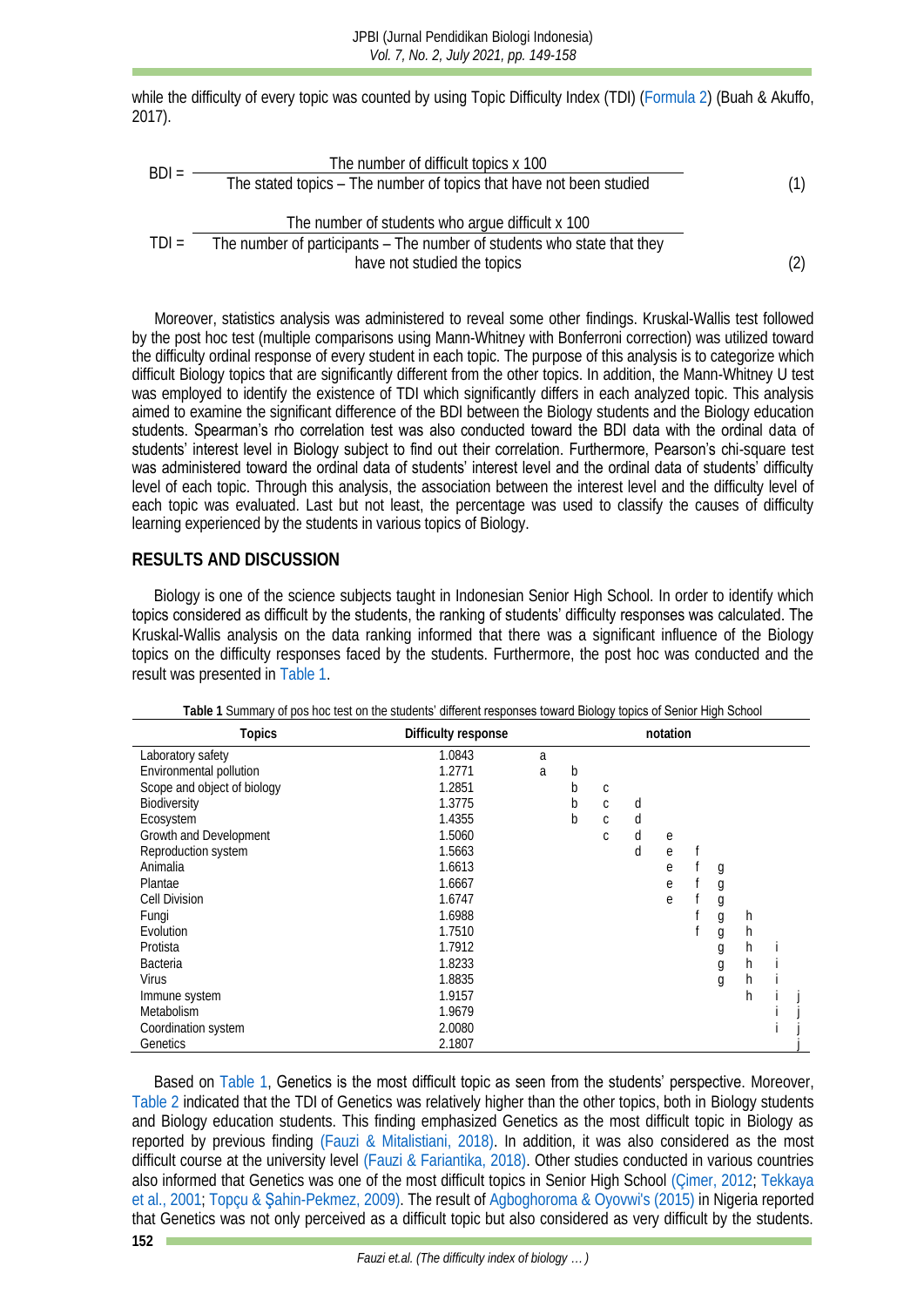One of the reason is most of the students were able to memorize the concepts of Genetics, but they did not understand the materials being studied (Topçu & Ş[ahin-Pekmez, 2009\).](#page-9-5)

<span id="page-4-0"></span>

|                              |                 | Table 2 Juminary or manifeviningly of lost or TDI between Diology students and Diology cudeation students<br>TDI |                | Asymp. Sig. |  |
|------------------------------|-----------------|------------------------------------------------------------------------------------------------------------------|----------------|-------------|--|
| Topics                       | Biology student | <b>Biology Education student</b>                                                                                 | Mann-Whitney U | (2-tailed)  |  |
| Growth and development       | 4.040           | 0.000                                                                                                            | 4209.000       | 0.037       |  |
| <b>Metabolism</b>            | 11.675          | 14.000                                                                                                           | 4928.000       | 0.733       |  |
| Genetics                     | 37.949          | 43.137                                                                                                           | 4437.000       | 0.151       |  |
| Cell division                | 6.633           | 8.000                                                                                                            | 4288.000       | 0.061       |  |
| Evolution                    | 11.735          | 8.000                                                                                                            | 4975.000       | 0.857       |  |
| Coordination system          | 20.812          | 25.490                                                                                                           | 4711.500       | 0.407       |  |
| Reproduction system          | 3.030           | 1.961                                                                                                            | 5011.000       | 0.925       |  |
| Immune system                | 19.895          | 25.000                                                                                                           | 4960.500       | 0.831       |  |
| Laboratory safety            | 1.081           | 0.000                                                                                                            | 4943.500       | 0.749       |  |
| Scope and objects of biology | 0.543           | 0.000                                                                                                            | 4935.500       | 0.775       |  |
| <b>Virus</b>                 | 17.436          | 20.000                                                                                                           | 5044.500       | 0.991       |  |
| <b>Bacteria</b>              | 8.673           | 12.245                                                                                                           | 5010.000       | 0.919       |  |
| Protista                     | 9.744           | 11.765                                                                                                           | 5024.500       | 0.951       |  |
| Fungi                        | 5.128           | 1.961                                                                                                            | 4735.500       | 0.422       |  |
| <b>Biodiversity</b>          | 3.093           | 0.000                                                                                                            | 4903.000       | 0.709       |  |
| Plantae                      | 7.732           | 11.765                                                                                                           | 4267.500       | 0.058       |  |
| Animalia                     | 6.599           | 3.922                                                                                                            | 4961.000       | 0.876       |  |
| Ecosystem                    | 3.046           | 0.000                                                                                                            | 4817.000       | 0.600       |  |
| Environmental pollution      | 1.036           | 0.000                                                                                                            | 4819.000       | 0.537       |  |

**Table 2** Summary of Mann-Whitney U test of TDI between Biology students and Biology education students

Coordination and Immune System was the second highest topics thad perceived difficult by undergraduate students. When the students studied Organ System, both Coordination and Immune System, the discussion was not only about one component in the human body, but also about other the other related components. In addition, the students must also learn all process occurred in the Organ System. These complicated materials become the primary reason why this material was difficult to be studied by the students [\(Lieu et al., 2018\).](#page-8-6) This finding is consistent with what has found by [Alfiraida \(2018\)](#page-7-7) in her study which concluded that the difficulty of Coordination and Immune System was caused by the complicated characteristics of the topic. Besides, most students encountered difficulty in using the definition of an organ to identify and differentiate one organ and other organs in the human body [\(Cherif et al., 2010\).](#page-7-11) The huge number of materials in Biology subject made the students to only do memorization, instead of understanding the concepts of the topic [\(S. A.](#page-8-7)  Miller et al., 2002).

The topic of Coordination System generally consists of three parts, namely Neuron, Endocrine, and Sensory System. In relation to the finding of this study, research conducted by [\(Lieu et al., 2018\)](#page-8-6) reported that more than 61% of students had difficulty in learning Neuron System. The other finding of a study conducted in Turkey revealed that Endocrine System was one of the five difficult topics encountered by the students [\(Çimer, 2012\).](#page-7-4) Then, beside those topics, metabolism was also the most difficult topic. This finding confirms the result of the study conducted b[y Muspikawijaya, Iswari, & Marianti \(2017\)](#page-8-8) that the students are still lack of the acquisition of Metabolism process because this topic consists of chemical reactions and scientific terms. Thus, the topic of Metabolism is often seen as a challenging topic of Biochemistry, both for students and teachers [\(Cicuto et al., 2019\).](#page-7-12) As a result, Metabolism has developed and attracted the attention of many researchers, academicians, and practitioners in teaching this topic to the students [\(Tibell & Rundgren, 2010\).](#page-9-6)

After examining the difficulty index of each topic, the difficulty index of Biology as a subject was determined through BDI. The result reported that the BDI of Biology students was 9.715, while the BDI of Biology education students was 9.833. However, from [Table 3](#page-5-0) we can see that the BDI of the two groups was not significantly different ( $U = 5014$ ,  $p = 0.938$ ). This finding indicates that the level of difficulty of students when studying biology in high school is less able to be a factor influencing their decision to choose a biology or education major when they enter college. This finding is in line with the previous finding conducted by [Cuff](#page-7-13)  (2017) which informed that students' perceptions toward the difficult subject closely related to their choices of the study program, but were not the main consideration in making a decision. On the other hand, the promising career and economic background are two factors that greatly influence the students' choices [\(Abubakar, 2017\).](#page-7-14) Also, the social background is a factor determining the students' decision of their academic field [\(Keshishian et al., 2010\).](#page-8-9)

However, in contrast to the decision to choose a college major, the results of the study indicate that the level of difficulty of students in studying biology is correlated with the level of students' interests on this subject. The result of Spearman's rho analysis was presented in [Table 4.](#page-5-1) As shown in the table, the difficulty level of the students in learning Biology negatively correlated with their level of interest in this subject (ρ = -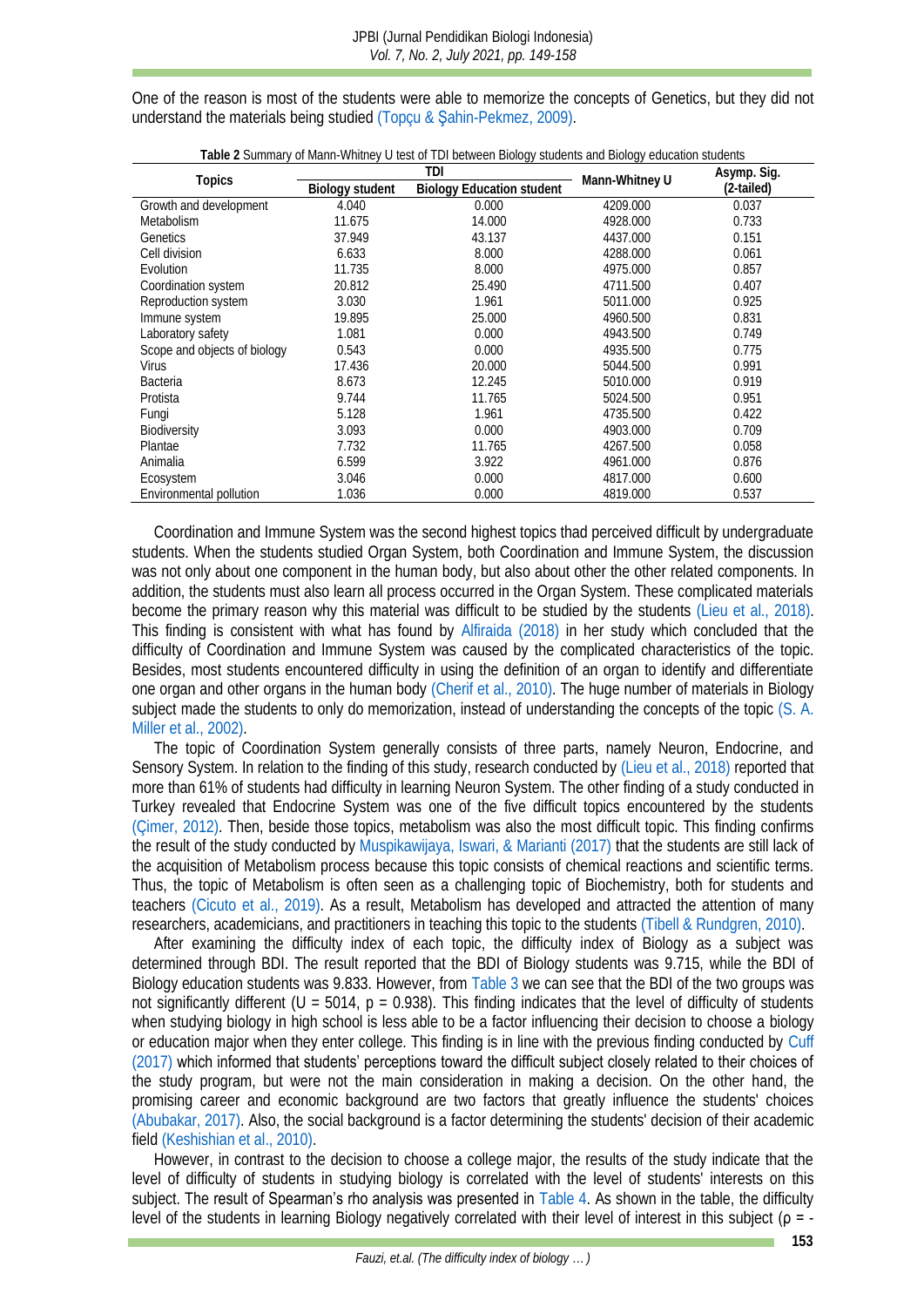$0.181$ ,  $p = 0.004$ ). This result informs that the more the students experience difficulty in learning Biology topics, the more they are not interested in this subject. As a result, it can be implied that students' difficulty perceptions toward Biology is the main factor that inhibits students' interest in this subject. Level of students' interest is a primary factor influencing the success of learning. If a student experiences difficulty in learning a certain subject, their motivation and efficacy will decrease. This statement is based on a report from England that students' interest and motivation in learning science depend upon teachers' practice and students' perception toward the subject [\(Shirazi, 2017\).](#page-9-2) Another finding from Myanmar also informed that the level of difficulty significantly correlated with students' interest and motivation in learning Biology [\(Soe, 2018\).](#page-9-7) Moreover, a study conducted in Brazil and Portugal revealed that the students' interest and motivation significantly decreased since they experienced difficulty in understanding the concept of Biology [\(da Silva et](#page-7-15)  al., 2016). In fact, motivation is the main factor for students' successful learning [\(Albrecht & Karabenick, 2018;](#page-7-16) [Kappe & Flier, 2012\).](#page-8-10) Therefore, perhaps, one of the causes of the low biology learning outcomes of high school students in Indonesia is due to their low interest in this subject.

<span id="page-5-1"></span><span id="page-5-0"></span>

|                         | BDI                                                                                                                 | Mann-Whitney U | Asymp. Sig. (2-tailed) |
|-------------------------|---------------------------------------------------------------------------------------------------------------------|----------------|------------------------|
| Biology                 | <b>Biology Education</b>                                                                                            |                |                        |
| 9.715                   | 9.833                                                                                                               | 5014.000       | 0.938                  |
|                         | Table 4 Summary of Spearman's rho correlation test between the BDI with the level of students' interests in Biology |                |                        |
| Sources                 |                                                                                                                     | Value          |                        |
| Correlation Coefficient |                                                                                                                     | $-0.181$       |                        |
| Sig. (2-tailed)         |                                                                                                                     | 0.004          |                        |
|                         |                                                                                                                     | 249            |                        |

**Table 3** Summary of Mann-Whitney test of BDI between the students of Biology and Biology education

Last but not least, the cause of students' difficulty in understanding each topic of Biology was identified. The summary of these factors is presented i[n Table 5.](#page-6-0) Based on the table, the complexity of the materials was the main cause of students' difficulty in learning Biology. Every Biology topic consists of a lot of information in it and it makes the topic complicated for the students, even complexity is the nature of Biology. It is due to the complex system is exists in all parts of life, from a molecule until the biosphere [\(Mazzocchi, 2008\).](#page-8-11) However, learning a complicated concept makes teachers and students lack interest and motivation [\(Carty, 2012\).](#page-7-17) Therefore, biology teachers should be creative in designing learning activities to make students easy in understanding the concepts and materials of Biology. Interestingly, the students' learning habit is the second cause of their difficulty in learning Biology topics. Their lazy habit of learning is closely related to their lack of metacognitive awareness. Indonesian students have often been reported as having poor metacognition [\(Nurajizah et al., 2018\).](#page-8-12) In fact, it is undeniable that students having good metacognition will be aware of the importance of learning, the process of their learning, and the evaluation of their learning [\(T. M. Miller, 2017;](#page-8-13) [Patterson, 2011\).](#page-8-14)

In addition to the two factors, the abstract of the Biology concepts also becomes a factor contributing to the students' difficulty in learning Biology [\(Tabel 5\)](#page-6-0). The concept is said to be abstract if the students do not have clear references presented in their thought [\(Bolognesi & Vernillo, 2019\)](#page-7-18). In relation to this, the abstract concept and the fact that various Biology activities are hard to define is also reported as a natural characteristic of Biology material and becomes the primary factor of difficulty in learning Biology [\(Çimer,](#page-7-4)  2012).

Although the result of this study indicates that Biology consists of difficult concepts, it is undeniable that this science subject should be acquired by students. Biology is a branch of science which development is rapidly growing and is very beneficial for other human fields. The advanced development of Biology can be seen from its scope that not only focuses on cell but also concerns on molecules (Leemans, Braakhuis, & [Brakenhoff, 2011;](#page-8-15) [Paugh et al., 2010;](#page-8-16) [Hardin, 2011;](#page-8-17) [Rooney, Shukla, Wu, Getz, & Hacohen, 2015\).](#page-9-8) The rapid development of technology results in some valuable invention including in Biology, such as biosensor [\(Sigolaeva et al., 2014\),](#page-9-9) biology computation [\(Mirams et al., 2013\),](#page-8-18) bioinformatics [\(Verk et al., 2011\),](#page-9-10) biomarker [\(Martyniuk et al., 2012\),](#page-8-19) and nanotechnolog[y \(Wong et al., 2013\).](#page-9-11) The complexity of Biology and its benefits for other fields indicate that education today is challenging, in which its process should contribute to developing qualified human resources. The integration of Biology in other fields proves that Biology is very important to be studied. For instance, the contribution in the medical field is highly needed to identify a disease, to classify patients, and to explain the therapeutic effect based on its classification [\(Gonzalez-Angulo](#page-7-19)  et al., 2010). Moreover, Biology is beneficial to improve the quality of life through its involvement in farming [\(Guillemaud et al., 2012\),](#page-7-20) animal husbandry [\(Bateson & Feenders, 2010\),](#page-7-21) and food industry [\(Rymbai et al.,](#page-9-12)  2011).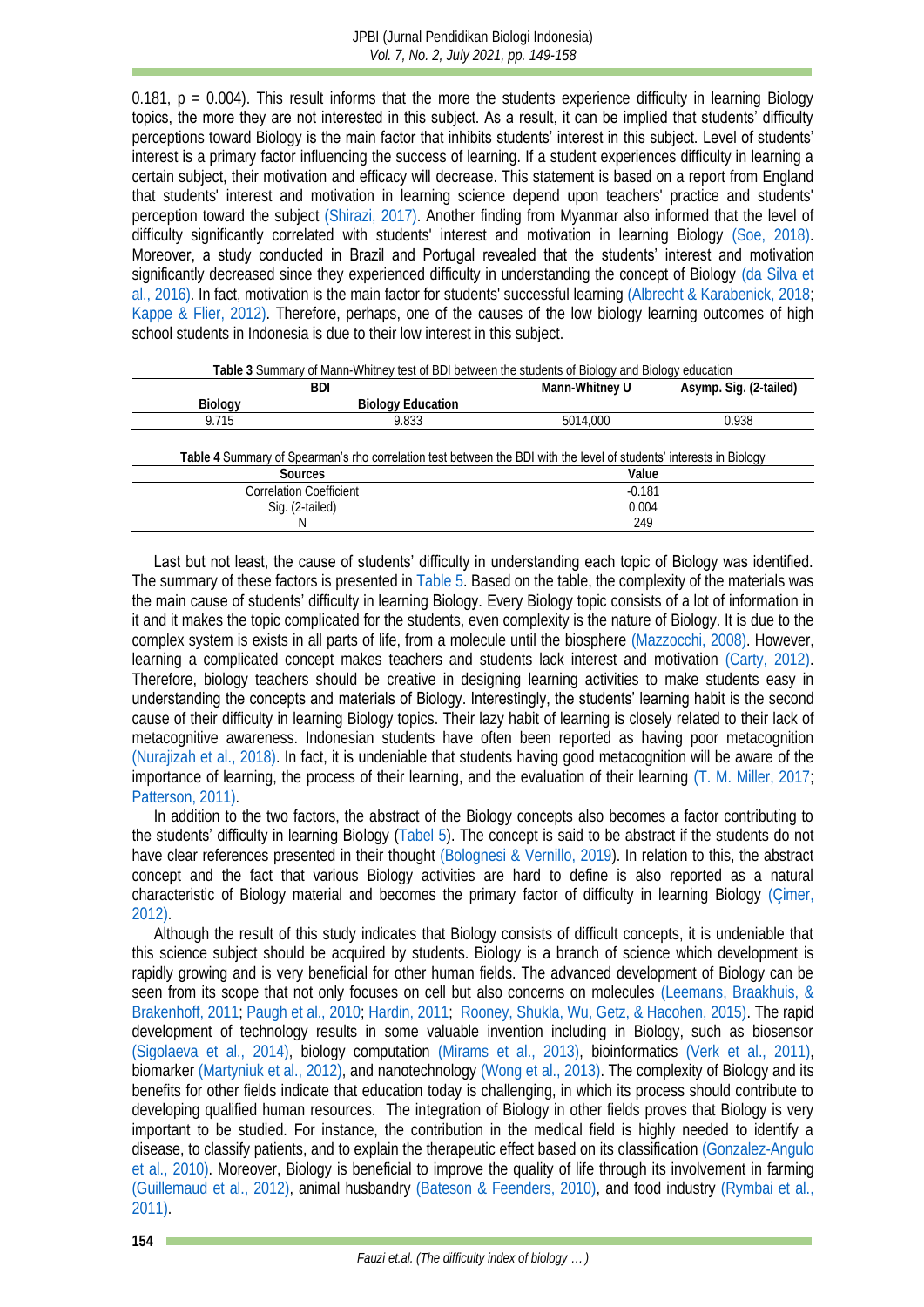#### JPBI (Jurnal Pendidikan Biologi Indonesia) *Vol. 7, No. 2, July 2021, pp. 149-158*

<span id="page-6-0"></span>

| Table 5 Summary of difficulty causes Percentage of each Biology topic in Senior High School |             |                  |                    |                                        |                    |                                  |                           |
|---------------------------------------------------------------------------------------------|-------------|------------------|--------------------|----------------------------------------|--------------------|----------------------------------|---------------------------|
|                                                                                             | Factors (%) |                  |                    |                                        |                    |                                  |                           |
| Topics                                                                                      |             | Abstract Complex | Mis-<br>conception | Availability<br>of learning<br>sources | Teacher<br>factors | Not<br>supported by<br>practicum | Bad self-<br>study habits |
| Genetics                                                                                    | 17.4        | 35.6             | 9.8                | 5.8                                    | 9.5                | 7.4                              | 14.5                      |
| Coordination system                                                                         | 13.8        | 35.3             | 6.9                | 6.9                                    | 8.7                | 9.3                              | 19.2                      |
| Immune system                                                                               | 19.8        | 34.3             | 5.9                | 6.9                                    | 10.6               | 3.7                              | 18.8                      |
| <b>Virus</b>                                                                                | 18.2        | 31.1             | 8.3                | 10.6                                   | 8.3                | 4.6                              | 18.9                      |
| Metabolism                                                                                  | 15.4        | 35               | 7.3                | 4.2                                    | 12                 | 9                                | 17.1                      |
| Evolution                                                                                   | 21.7        | 16.2             | 15.1               | 9.9                                    | 12.5               | 3.6                              | 21                        |
| <b>Bacteria</b>                                                                             | 17.8        | 30.2             | 8                  | 8                                      | 8.7                | 8.4                              | 18.9                      |
| Protista                                                                                    | 17.3        | 28.5             | 8.7                | 9                                      | 7.2                | 7.9                              | 21.4                      |
| Plantae                                                                                     | 9           | 31.9             | 7.8                | 7.3                                    | 11.8               | 9.8                              | 22.4                      |
| Cell division                                                                               | 16.9        | 23.1             | 10.4               | 8.1                                    | 11.5               | 10.8                             | 19.2                      |
| Animalia                                                                                    | 6.3         | 39.6             | 4.6                | $\Omega$                               | 10                 | 12.1                             | 27.4                      |
| Fungi                                                                                       | 15.1        | 22.4             | 9.7                | 8.9                                    | 8.1                | 12.7                             | 23.1                      |
| Reproduction system                                                                         | 11          | 29.7             | 11                 | 4.2                                    | 10.6               | 9.3                              | 24.2                      |
| Growth and development                                                                      | 11.4        | 15.5             | 11.8               | 7.1                                    | 15.6               | 16.6                             | 0.2                       |
| <b>Biodiversity</b>                                                                         | 7.4         | 19.7             | 11.8               | 10.8                                   | 8.9                | 10.3                             | 31.1                      |
| Ecosystem                                                                                   | 9.4         | 20.6             | 9.4                | 9.4                                    | 9.8                | 12.1                             | 29.3                      |
| Environmental pollution                                                                     | 8           | 15.5             | 9.6                | 11.8                                   | 9.1                | 16                               | 30                        |
| Scope and objects of biology                                                                | 14.4        | 10.6             | 12.2               | 12.8                                   | 11.7               | 6.1                              | 32.2                      |
| Laboratory safety                                                                           | 8.5         | 4.9              | 12                 | 10                                     | 11.3               | 25.6                             | 27.7                      |
| Mean                                                                                        | 13.62       | 25.25            | 9.49               | 7.98                                   | 10.31              | 10.28                            | 21.93                     |

To equip the students with the understanding of some difficult Biology topics, teachers must be able to design innovative and effective learning. If Indonesian Biology teachers still perform conventional and teachercentered learning, the students will not be well-equipped with the acquisition of Biology materials. In terms of this, the Biology teachers can use several learning models that have been suggested by the previous researchers, such as the implementation of organism model in learning, cooperative learning, problem-based learning, and other models of learning. In this case, teachers are highly required to create an interesting learning activity that encourages students' involvement in learning Biology. In addition, they must also be able to improve students' metacognitive so that their learning habit changes. Furthermore, in terms of the abstract concept of Biology, teachers should be able to contextualize the learning materials so that the students will be easy to understand these materials.

# **CONCLUSION**

The present study has identified the difficult Biology topics of Senior High School. The result concluded that the difficulty index in learning Biology was not significantly different between the students of Biology and the students of Biology education. Among 19 stated Biology topics, there was only the Growth and Development topic in which the difficulty index differed significantly between the two groups of the students. The other finding showed that Genetics was considered as the most difficult topic by the students, although it was not significantly different from Regulation System, Immune System, and Metabolism. This study also reported that the difficulty index of Biology subject negatively correlated with the level of students' interests in this subject. Last but not least, the finding of this study informed that the primary challenge of the students in learning Biology topics was the complicated characteristics of the materials.

Based on the aforementioned findings, some recommendations are addressed to further researches. First, a study on Genetics as the most difficult topic among the stated 19 topics should be conducted. The study can identify the difficulty level of subtopics in Genetics. It is highly needed to investigate the difficulty encountered by students in a more detailed understanding. Second, in terms of the complicated materials of Biology, therefore, further researches are highly suggested to integrate learning innovation that will assist students in understanding the Biology materials.

#### **ACKNOWLEDGEMENT**

The author would like to thank the Department of Biology Education, Universias Muhammadiyah Malang (UMM) for providing facilities during the research. In addition, the researchers also thanked Lembaga Pengembangan Publikasi Ilmiah UMM for supporting the publication process.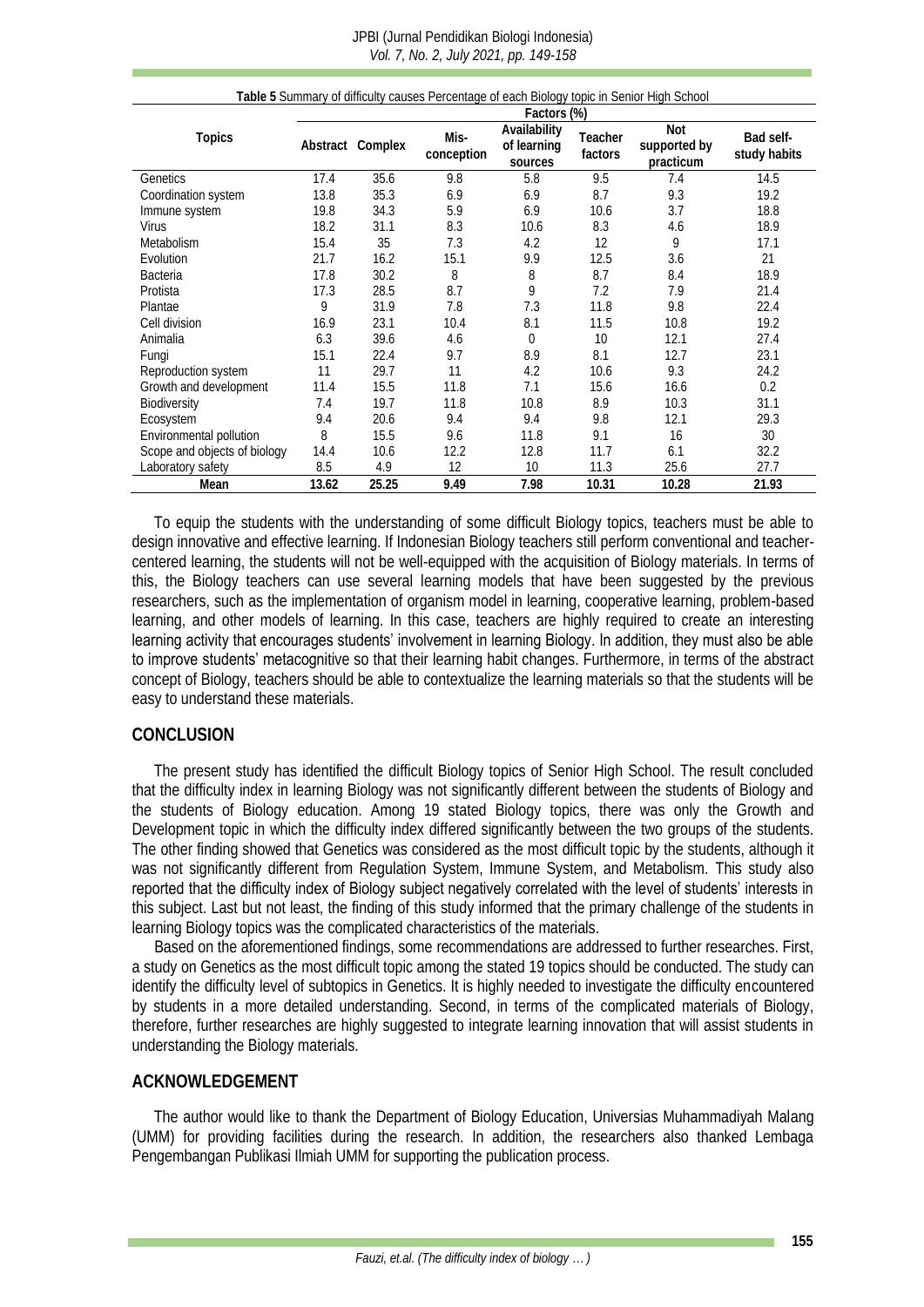#### **REFERENCES**

- <span id="page-7-14"></span>Abubakar, N. I. (2017). Factors affecting students' choice of programmes in the Faculty of Renewable Natural Resources of the University for Development Studies, Nyankpala Campus - Ghana. *International Journal of Economics, Commerce and Management*, *V*(12), 199–217. [https://1library.net/document/](https://1library.net/document/zwkvx37z-affecting-students-programmes-renewable-resources-university-development-nyankpala.html) [zwkvx37z-affecting-students-programmes-renewable-resources-university-development-nyankpala.html](https://1library.net/document/zwkvx37z-affecting-students-programmes-renewable-resources-university-development-nyankpala.html)
- <span id="page-7-1"></span>Adams, N. E. (2015). Bloom's taxonomy of cognitive learning objectives. *Journal of Medical Library Association*, *103*(3), 152–153[. https://doi.org/10.3163/1536-5050.103.3.010](https://doi.org/10.3163/1536-5050.103.3.010)
- <span id="page-7-10"></span>Agboghoroma, T. E., & Oyovwi, E. O. (2015). Evaluating effect of students' academic achievement on identified difficult concepts in senior secondary school biology in Delta State. *Journal of Education and Practice*, *6*(30), 117–125. <https://eric.ed.gov/?id=EJ1081378>
- <span id="page-7-16"></span>Albrecht, J. R., & Karabenick, S. A. (2018). Relevance for learning and motivation in education. *The Journal of Experimental Education*, *86*(1), 1–10[. https://doi.org/10.1080/00220973.2017.1380593](https://doi.org/10.1080/00220973.2017.1380593)
- <span id="page-7-7"></span>Alfiraida, S. (2018). Identifikasi materi biologi SMA sulit menurut pandangan siswa dan guru SMA se-kota Salatiga. *Journal of Biology Education*, *1*(2), 209–222.<https://doi.org/10.21043/jobe.v1i2.4118>
- <span id="page-7-0"></span>Amin, A. M., Corebima, A. D., Zubaidah, S., & Mahanal, S. (2017). The critical thinking skills profile of preservice biology teachers in Animal Physiology. *Proceedings of the 3rd International Conference on Education and Training (ICET 2017)*, *128*(Icet), 179–183.<https://doi.org/10.2991/icet-17.2017.30>
- <span id="page-7-2"></span>Andayani, Y., Hadisaputra, S., & Hasnawati, H. (2018). Analysis of the Level of Conceptual Understanding. *Journal of Physics: Conference Series*, *1095*, 012045. [https://doi.org/10.1088/1742-6596/1095/1/](https://doi.org/10.1088/1742-6596/1095/1/012045) [012045](https://doi.org/10.1088/1742-6596/1095/1/012045)
- <span id="page-7-6"></span>Awang-Kanak, F., Masnoddin, M., Matawali, A., Daud, M.A., & Jumat, N. (2016). Difficulties Experience by science foundation students on basic mendelian genetics topic: A preliminary study. *Transactions on Science and Technology*, *3*(1–2), 283–290. [http://tost.unise.org/pdfs/vol3/no1\\_2/31-2\\_283\\_290.pdf](http://tost.unise.org/pdfs/vol3/no1_2/31-2_283_290.pdf)
- <span id="page-7-21"></span>Bateson, M., & Feenders, G. (2010). The use of passerine bird species in laboratory research: implications of basic biology for husbandry and welfare. *ILAR Journal*, *51*(4), 394–408[. https://doi.org/10.1093/ilar.51.4.](https://doi.org/10.1093/ilar.51.4.394) [394](https://doi.org/10.1093/ilar.51.4.394)
- <span id="page-7-18"></span>Bolognesi, M., & Vernillo, P. (2019). How abstract concepts emerge from metaphorical images: The metonymic way. *Language & Communication*, *69*, 26–41.<https://doi.org/10.1016/j.langcom.2019.05.003>
- <span id="page-7-3"></span>Buah, E., & Akuffo, A. F. (2017). The science topics perceived difficult by junior high school students at Techiman North District: Effects on the teaching and learning of science. *Imperial Journal of Interdisciplinary Research*, *3*(1), 503–509. [http://www.onlinejournal.in/IJIRV3I1/089.pdf](http://www.onlinejournal.in/IJIRV3I1/089.pd)
- <span id="page-7-17"></span>Carty, L. (2012). Creative approaches to teaching difficult content. *Teaching and Learning Innovations*, *15*, 1– 10. <https://journal.lib.uoguelph.ca/index.php/tli/article/download/2708/2794>
- <span id="page-7-11"></span>Cherif, A. H., Jedlicka, D. M., Al-arabi, A., Aron, R., & Verma, S. (2010). Effective understanding of the human body organs : A role-playing activity for deep learning. *The American Biology Teacher*, *72*(7), 447–450. <https://doi.org/10.1525/abt.2010.72.7.11>
- <span id="page-7-12"></span>Cicuto, C., Pazinato, M., & Torres, B. (2019). Teaching metabolism with scientific articles: A new approach. *Biochemistry and Molecular Biology Education*, *47*(1), 85–92.<https://doi.org/10.1002/bmb.21187>
- <span id="page-7-4"></span>Çimer, A. (2012). What makes biology learning difficult and effective: Students' views. *Educational Research and Reviews*, *7*(3), 61–71.<https://doi.org/10.5897/ERR11.205>
- <span id="page-7-13"></span>Cuff, B. M. P. (2017). *Perceptions of subject difficulty and subject choices: Are the two linked, and if so, how ?* (Issue October). <https://dera.ioe.ac.uk/30159/>
- <span id="page-7-15"></span>da Silva, J. R. S., Guimarães, F., & Sano, P. T. (2016). Teaching of Botany in higher education : representations and discussions of undergraduate students. *Revista Electrónica de Enseñanza de Las Ciencias*, *15*(3), 380–393. <https://core.ac.uk/download/pdf/76178109.pdf>
- <span id="page-7-5"></span>Etobro, A. B., & Fabinu, O. E. (2017). Students' perceptions of difficult concepts in Biology in senior secondary schools in Lagos State. *Global Journal of Educational Research*, *16*, 139–147. <https://doi.org/10.4314/gjedr.v16i2.8>
- <span id="page-7-9"></span>Fauzi, A., & Fariantika, A. (2018). Courses perceived difficult by undergraduate students majoring in biology. *Biosfer: Jurnal Pendidikan Biologi*, *11*(2), 78–89[. https://doi.org/10.21009/biosferjpb.v11n2.78-89](https://doi.org/10.21009/biosferjpb.v11n2.78-89)
- <span id="page-7-8"></span>Fauzi, A., & Mitalistiani. (2018). High school biology topics that perceived difficult by undergraduate students. *Didaktika Biologi: Jurnal Penelitian Pendidikan Biologi*, *2*(2), 73–84. [https://doi.org/10.32502/dikbio.v2i2.](https://doi.org/10.32502/dikbio.v2i2.1242) [1242](https://doi.org/10.32502/dikbio.v2i2.1242)
- <span id="page-7-19"></span>Gonzalez-Angulo, A. M., Hennessy, B. T. J., & Mills, G. B. (2010). Future of personalized medicine in oncology: A systems biology approach. *Journal of Clinical Oncology*, *28*(16), 2777–2783. [https://doi.org/](https://doi.org/10.1200/JCO.2009.27.0777) [10.1200/JCO.2009.27.0777](https://doi.org/10.1200/JCO.2009.27.0777)
- <span id="page-7-20"></span>Guillemaud, T., Ciosi, M., Lombaert, E., & Estoup, A. (2012). Biological invasions in agricultural settings :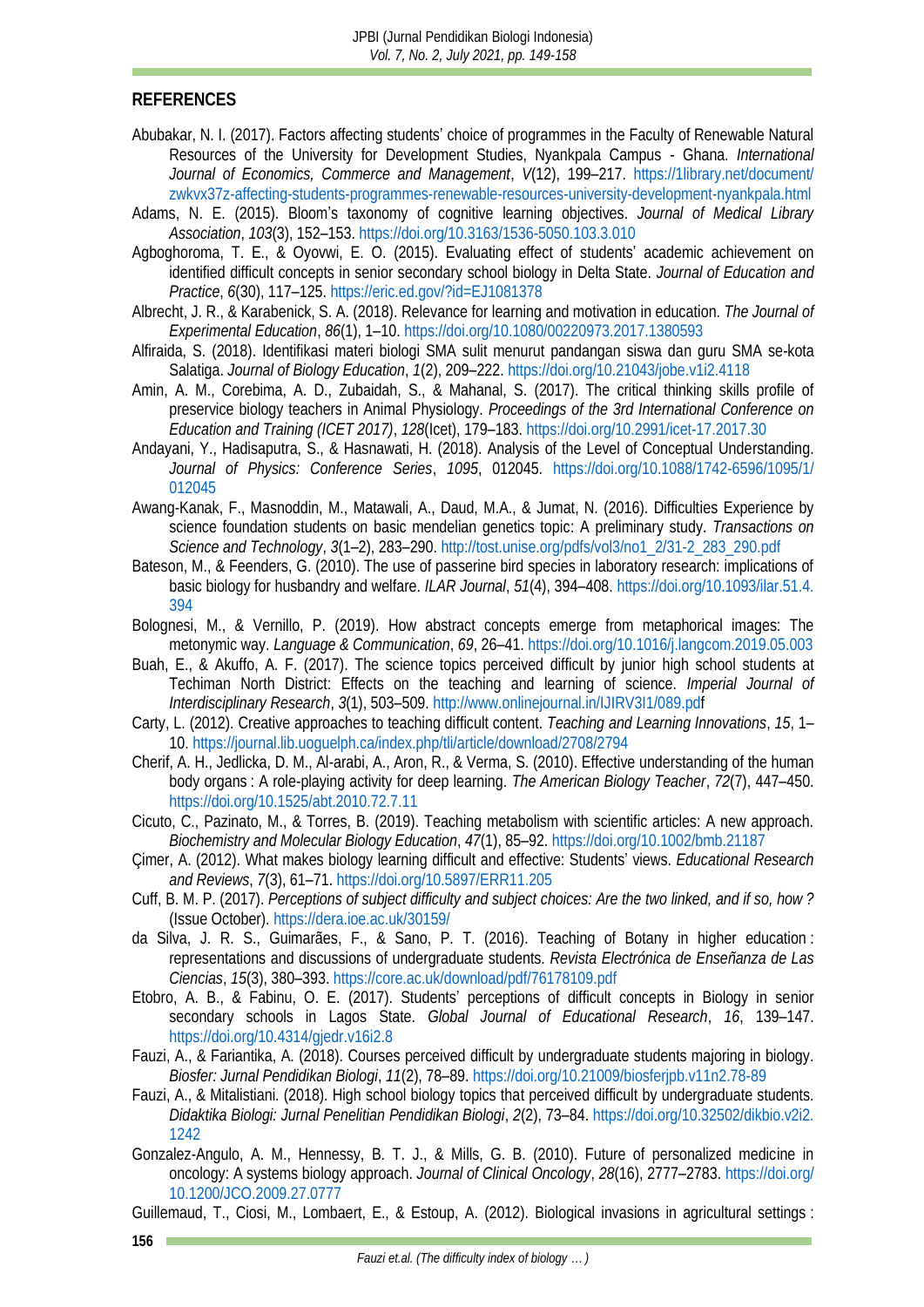insights from evolutionary. In *Comptes Rendus Biologies* (Vol. 334, Issue 3, pp. 237–246). <https://doi.org/10.1016/j.crvi.2010.12.008>

- <span id="page-8-5"></span>Gungor, S. N., & Ozkan, M. (2017). Evaluation of the concepts and subjects in Biology perceived to be difficult to learn and teach by the pre-service teachers registered in the pedagogical formation program. *European Journal of Educational Research*, *6*(4), 495–508[. https://doi.org/10.12973/eu-jer.6.4.495](https://doi.org/10.12973/eu-jer.6.4.495)
- <span id="page-8-17"></span>Hardin, P. E. (2011). Molecular genetic analysis of circadian timekeeping in Drosophila. *Aviation Week and Space Technology*, *74*, 1–31.<https://doi.org/10.1016/B978-0-12-387690-4.00005-2>
- <span id="page-8-4"></span>Hasibuan, H., & Djulia, E. (2017). Analisis kesulitan belajar siswa pada materi virus di kelas X Aliyag Al-Fajri Tanjungbalai tahun pembelajaran 2016/2017. *Jurnal Pelita Pendidikan*, *4*(4), 16–24. [https://doi.org/10.](https://doi.org/10.24114/jpp.v4i4.6629) [24114/jpp.v4i4.6629](https://doi.org/10.24114/jpp.v4i4.6629)
- <span id="page-8-0"></span>Jua, S. K., Sarwanto, & Sukarmin. (2018). The profile of students' problem-solving skill in physics across interest program in the secondary school. *Journal of Physics: Conference Series*, *1022*, 012027. https://doi.org/10.1088/1742-6596/1022/1/012027
- <span id="page-8-1"></span>Kamarulzaman, M. S., Sailin, S. N., Mahmor, N. A., & Shaari, A. J. (2017). Correlation between LOTS and HOTS scores among UMM students. *Asian Journal of Educational Research*, *5*(3), 71–74. [http://www.](http://www.multidisciplinaryjournals.com/wp-content/uploads/2017/05/Full-Paper-CORRELATION-BETWEEN-LOTS-AND-HOTS-SCORES-AMONG-UUM-STUDENTS.pdf) [multidisciplinaryjournals.com/wp-content/uploads/2017/05/Full-Paper-CORRELATION-BETWEEN-](http://www.multidisciplinaryjournals.com/wp-content/uploads/2017/05/Full-Paper-CORRELATION-BETWEEN-LOTS-AND-HOTS-SCORES-AMONG-UUM-STUDENTS.pdf)[LOTS-AND-HOTS-SCORES-AMONG-UUM-STUDENTS.pdf](http://www.multidisciplinaryjournals.com/wp-content/uploads/2017/05/Full-Paper-CORRELATION-BETWEEN-LOTS-AND-HOTS-SCORES-AMONG-UUM-STUDENTS.pdf)
- <span id="page-8-10"></span>Kappe, R., & Flier, H. Van Der. (2012). Predicting academic success in higher education: What's more important than being smart? *European Journal of Psychology of Education*, *27*(4), 605–619. [https://doi.](https://doi.org/10.1007/s10212-011-0099-9) [org/10.1007/s10212-011-0099-9](https://doi.org/10.1007/s10212-011-0099-9)
- <span id="page-8-9"></span>Keshishian, F., Brocavich, J. M., Thomas Boone, R., & Pal, S. (2010). Motivating factors influencing college students' choice of academic major. *American Journal of Pharmaceutical Education*, *74*(3), 1–7. <https://doi.org/10.5688/aj740346>
- <span id="page-8-15"></span>Leemans, C. R., Braakhuis, B. J. M., & Brakenhoff, R. H. (2011). The molecular biology of head and neck cancer. *Nature Reviews. Cancer*, *11*(1), 9–22.<https://doi.org/10.1038/nrc2982>
- <span id="page-8-6"></span>Lieu, R. M., Gutierrez, A., & Shaffer, J. F. (2018). Student perceived difficulties in learning organ systems in an undergraduate Human Anatomy Course. *Journal of the Human Anatomy and Physiology Society*, *22*(1), 84–92.<https://doi.org/10.21692/haps.2018.011>
- <span id="page-8-3"></span>Lukša, Ž., Radanović, I., Garašić, D., & Perić, M. S. (2016). Misconceptions of primary and high school students related to the biological concept of human reproduction, cell life cycle and molecular basis of heredity. *Journal of Turkish Science Education*, *13*(3), 143–160.<https://doi.org/10.12973/tused.10176a>
- <span id="page-8-19"></span>Martyniuk, C. J., Alvarez, S., & Denslow, N. D. (2012). DIGE and iTRAQ as biomarker discovery tools in aquatic toxicology. *NIH Public Access*, *76*(2), 3–10.<https://doi.org/10.1016/j.ecoenv.2011.09.020>
- <span id="page-8-11"></span>Mazzocchi, F. (2008). Complexity in biology. *EMBO Reports*, *9*(1), 10–14. [https://doi.org/10.1038/sj.embor.](https://doi.org/10.1038/sj.embor.7401147) [7401147](https://doi.org/10.1038/sj.embor.7401147)
- <span id="page-8-7"></span>Miller, S. A., Perrotti, W., Silverthorn, D. U., Dalley, A. F., & Rarey, K. E. (2002). From college to clinic: Reasoning over memorization is key for understanding anatomy. *The Anatomical Record*, *269*, 69–80. <https://doi.org/10.1002/ar.10071>
- <span id="page-8-13"></span>Miller, T. M. (2017). Measurement, theory, and current issues in metacognition: An overview. *ACS Symposium Series*, *1269*, 1–15[. https://doi.org/10.1021/bk-2017-1269.ch001](https://doi.org/10.1021/bk-2017-1269.ch001)
- <span id="page-8-18"></span>Mirams, G. R., Arthurs, C. J., Bernabeu, M. O., Bordas, R., Cooper, J., Corrias, A., Davit, Y., Dunn, S. J., Fletcher, A. G., Harvey, D. G., Marsh, M. E., Osborne, J. M., Pathmanathan, P., Pitt-Francis, J., Southern, J., Zemzemi, N., & Gavaghan, D. J. (2013). Chaste: an open source C++ library for computational physiology and biology. *PLoS Computational Biology*, *9*(3), 1–8. <https://doi.org/10.1371/journal.pcbi.1002970>
- <span id="page-8-2"></span>Morris, J. (2018). What genetic concept(s) do you think are the hardest for the students to grasp? *Trends in Genetics*, *34*(3), 162–164.<https://doi.org/10.1016/j.tig.2018.01.007>
- <span id="page-8-8"></span>Muspikawijaya, Iswari, R. ., & Marianti, A. (2017). Analisis kesulitan peserta didik SMA/MA Kabupaten Luwu Timur dalam memahami konsep pada materi metabolisme sel. *Journal of Innovative Science Education*, *6*(2), 252–263.<https://doi.org/10.15294/jise.v6i2.15439>
- <span id="page-8-12"></span>Nurajizah, U., Windyariani, S., & Setiono, S. (2018). Improving students' metacognitive awareness through implementing learning journal. *Jurnal Pendidikan Biologi Indonesia*, *4*(2), 105–112. [https://doi.org/10.](https://doi.org/10.22219/jpbi.v4i2.5788) [22219/jpbi.v4i2.5788](https://doi.org/10.22219/jpbi.v4i2.5788)
- <span id="page-8-14"></span>Patterson, J. (2011). Metacognitive skills. In *Encyclopedia of Clinical Neuropsychology* (Vol. 28, Issue 1, pp. 1583–1584). Springer New York. [https://doi.org/10.1007/978-0-387-79948-3\\_897](https://doi.org/10.1007/978-0-387-79948-3_897)
- <span id="page-8-16"></span>Paugh, B. S., Qu, C., Jones, C., Liu, Z., Adamowicz-Brice, M., Zhang, J., Bax, D. A., Coyle, B., Barrow, J., Hargrave, D., Lowe, J., Gajjar, A., Zhao, W., Broniscer, A., Ellison, D. W., Grundy, R. G., & Baker, S. J. (2010). Integrated molecular genetic profiling of pediatric high-grade gliomas reveals key differences